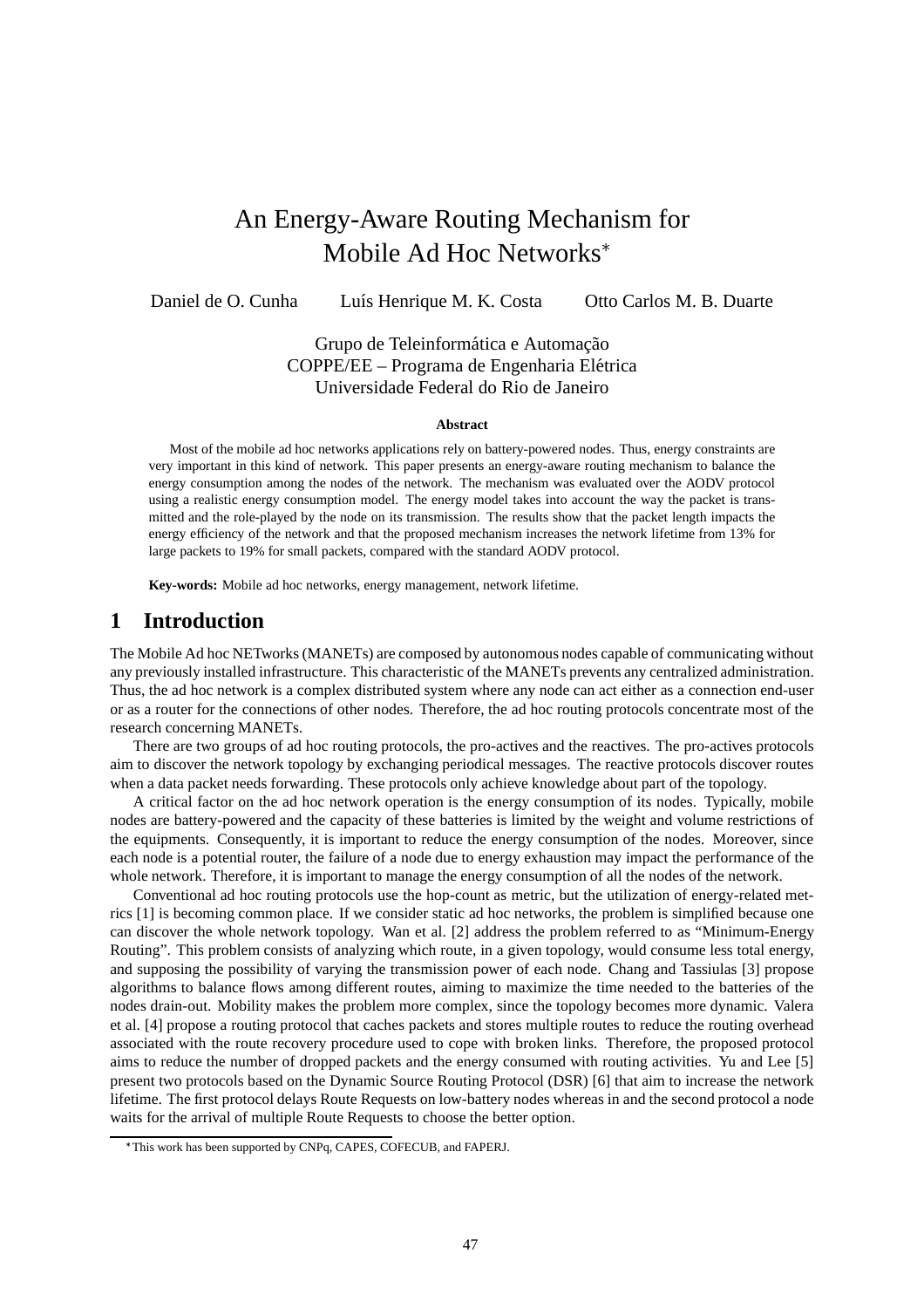In this paper, we propose and analyze an energy-aware routing mechanism. Our energy-aware routing mechanism focuses on reactive protocols. In this work we implemented and analyzed the proposed mechanism over the Ad-Hoc On-Demand Distance Vector Routing (AODV) [7] protocol. The proposed mechanism modifies the route discovery procedure of AODV [7]. Our objective is to expand the network lifetime, or the time until the first node run out of energy, without additional complexity. To accomplish this, the proposed mechanism delays the forwarding of route requests according to the remaining energy on the nodes. To analyze the effects of this modification, we implemented a modified version of AODV in the Network Simulator (*ns*-2) [8]. Furthermore, we implemented a new energy model, more realistic, based on the analysis of Feeney and Nilsson [9].

This paper is organized as follows. In Section 2, we review the basic concepts of ad hoc routing. In Section 3, we describe the proposed energy-aware routing mechanism and discuss its implications. Section 4 details the simulations and analyzes the performance of the proposed mechanism. Finally, Section 5 summarizes the results and points out future research problems.

### **2 Routing in Ad Hoc Networks**

The role of routing is to find, based on a specific metric, the most suitable route to forward data packets in a multihop network. In the case of ad hoc networks, every node is a potential router, because there is no infrastructure. Moreover, the autonomy of the ad hoc nodes prevents the formation of a hierarchical structure, making it difficult to the routing protocol to be scalable. Routing protocols like Routing Information Protocol (RIP) [10], based on distance-vectors, and Open Shortest Path First (OSPF) [11], link-state based, work correctly on wired networks that have a nearly static topology. Nevertheless, these protocols would have convergence problems in MANETs, which present dynamic topologies. Moreover, wireless transmission imposes some other difficulties to routing. One of these problems is the possibility of asymmetric links. When a signal is received on an asymmetric link, the routing protocol cannot extract any information about the reverse direction of that link. Another complication worth to mention is the varying connectivity of wireless networks. Each neighbor in the transmission range of a node is a possible route. Thus, the protocol is forced to deal with a great number of possible routes that changes over time according to the topology variations.

The ad hoc routing protocols can be divided in two large groups: the pro-active and the reactive, or on-demand, protocols. The pro-active protocols continuously evaluate routes by exchanging periodic control messages. Thus, when a data packet needs to be forwarded, the route is already known. In order to do that, the nodes maintain routing tables and perform updates as topological changes occur. Since the updates are periodical, there is a constant number of routing messages on the network, despite of the network load. The Destination-Sequenced Distance Vector (DSDV) [12] and the Optimized Link State Routing (OLSR) [13] are examples of proactive protocols. The reactive protocols, on the other hand, discover routes only when they are needed. Therefore, the route discovery procedure is trigged by the arrival of a data packet requiring forwarding. Reactive protocols do not exchange periodic messages, saving bandwidth and energy. The routing overhead of reactive protocols is depends on the network load and topology changes. Finally, the packet forwarding has a larger latency, due to the route discovery procedure. The two main studied reactive protocols are the Dynamic Source Routing (DSR) [6] and the Ad-hoc On-Demand Distance Vector Routing (AODV) [7].

This work focuses on reactive protocols, since these protocols aim at saving the network resources by discovering only part of the network topology. This limited knowledge makes it difficult to use energy-related metrics. The mechanism we propose later was implemented over the AODV protocol, which is currently under standardization process in the IETF.

The AODV protocol is a reactive protocol based on routing tables. This means that a node only needs to discover a route if there is no entry to the destination in its routing table. Despite of its on-demand nature, AODV needs to have local connectivity information to work properly. To obtain this knowledge, AODV may use two different mechanisms: a local broadcast of "Hello" messages or link-layer detection, that is, gathering the neighbor information from the MAC layer. In order to prevent the formation of loops, AODV uses sequence numbers.

When a route is needed, the source node broadcasts a route request (RREQ) packet containing, among other fields, the source address and an identifier, *broadcast id*, which are used to uniquely identify one route discovery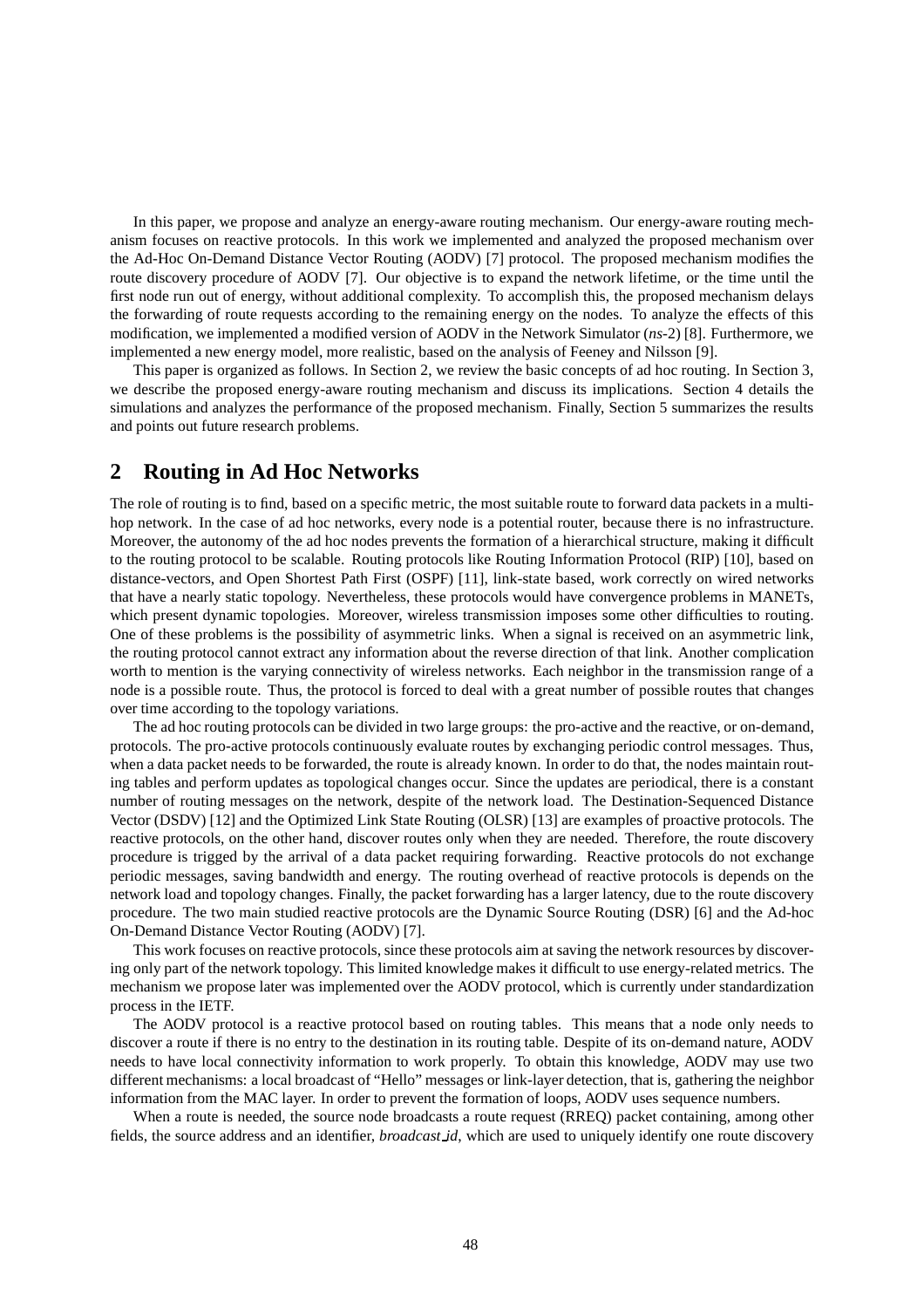procedure. Each time a source starts a new route discovery process, the *broadcast id* value is increased. The relay nodes receive the RREQ, increases the hop-count field and forward the packet. When a relay node forwards the RREQ to its neighbors, it stores the source and destination addresses, the *broadcast id*, the reverse path lifetime, and the sequence number of the source, which may be used to answer to an eventual route request having the source node as destination. Each relay node processes only once any route discovery, dropping redundant RREQs. Eventually, the RREQ is received by the destination, or another relay node that has a valid routing table entry to the destination. A relay node may answer a RREQ if the sequence number of the destination contained at the routing table is newer than the sequence number of the route request. In order to answer a RREQ, a relay node with a valid routing entry to the destination, or the destination by itself, sends a route reply (RREP) packet in unicast to the source. The RREP contains the hop-count and the sequence number of the destination. As the RREP returns through the reverse path of the original RREQ, it establishes pointersto the destination. A relay node only forwards a redundant RREP if it contains a higher sequence number to the destination, or an equal sequence number with a lower hop-count, i.e. if it has a newer, or a shorter, route to the destination. The routing table has at most one entry to each destination, and each entry has a *route cache timeout*. If the *route cache timeout* expires, the entry is considered invalid. Additionally, each entry has a list of active neighbors that uses this route. The sequence numbers of the entries prevent the formation of loops.

### **3 The Proposed Energy-Aware Routing Mechanism**

The idea of the proposed mechanism is to explore the discard of redundant route requests (RREQ) packets. The key idea is that each node that receives a RREQ message delays the forwarding procedure according to its remaining energy. Thus, RREQs forwarded by nodes with more energy, and therefore a lower delay, tend to be propagated first. Moreover, the RREQs forwarded by the nodes with less energy have a higher probability of being considered redundant, and of being consequently discarded. If the RREQ forwarded by a node with little remaining energy is discarded, this node will not be used as a route and will save energy. The process of discarding RREQs forwarded by nodes with less energy tend to balance the flows among different routes, since nodes with more energy have increased probability of being chosen as route. Thus, it avoids the use of the same route over and over. Therefore, the proposed energy-aware routing mechanism results in balanced remaining energy levels at the nodes, improving the network lifetime. The tradeoff of the proposed mechanism is that it increases the route discovery time.

The version of the AODV protocol with the above mechanism implemented, called Energy-Aware AODV (AODV-E), potentially provides a better energy consumption balance paying a higher route discovery delay.

### **3.1 The Delay Function**

The forwarding delay of RREQ messages used in the routing mechanism is a function of the remaining energy of the node. Different functions can be used. Yu and Lee [5] analyzed three kinds of functions: convex, linear, and concave. These functions are presented in Figure 1(a). Although the linear and convex functions result in a higher delay for a given remaining energy level (Figure 1(a)), the concave function shows better results in extending the network lifetime. As a result of their analysis, Yu and Lee suggested the use of a simplified delay function. The suggested delay function has the form:

$$
d_{i,t} = \frac{E \times D}{e_{i,t} + E} \t\t(1)
$$

where  $d_{i,t}$  is the delay added to the forwarding by node i at time t, E is the initial energy of the node, D is the maximum delay allowed, and  $e_{i,t}$  is the remaining energy of node  $i$  at time  $t$ .

The main problem with the delay function of Equation 1 is the minimum delay added,  $\frac{D}{2}$ . This means that even if a node is full of energy it will add an avoidable delay to the route discovery procedure. Moreover, the delay range is limited between  $\frac{D}{2}$  and D. The difference of the delay added by a node with full energy and the delay added by a node near exhaustion is only  $\frac{D}{2}$ . In this paper, we propose the modification of the delay function of Equation 1 in order to reduce the delay included by a node with full energy to zero. The proposed function is:

$$
d_{i,t} = \left(\frac{2D \times E}{e_{i,t} + E}\right) - D \t{,} \t(2)
$$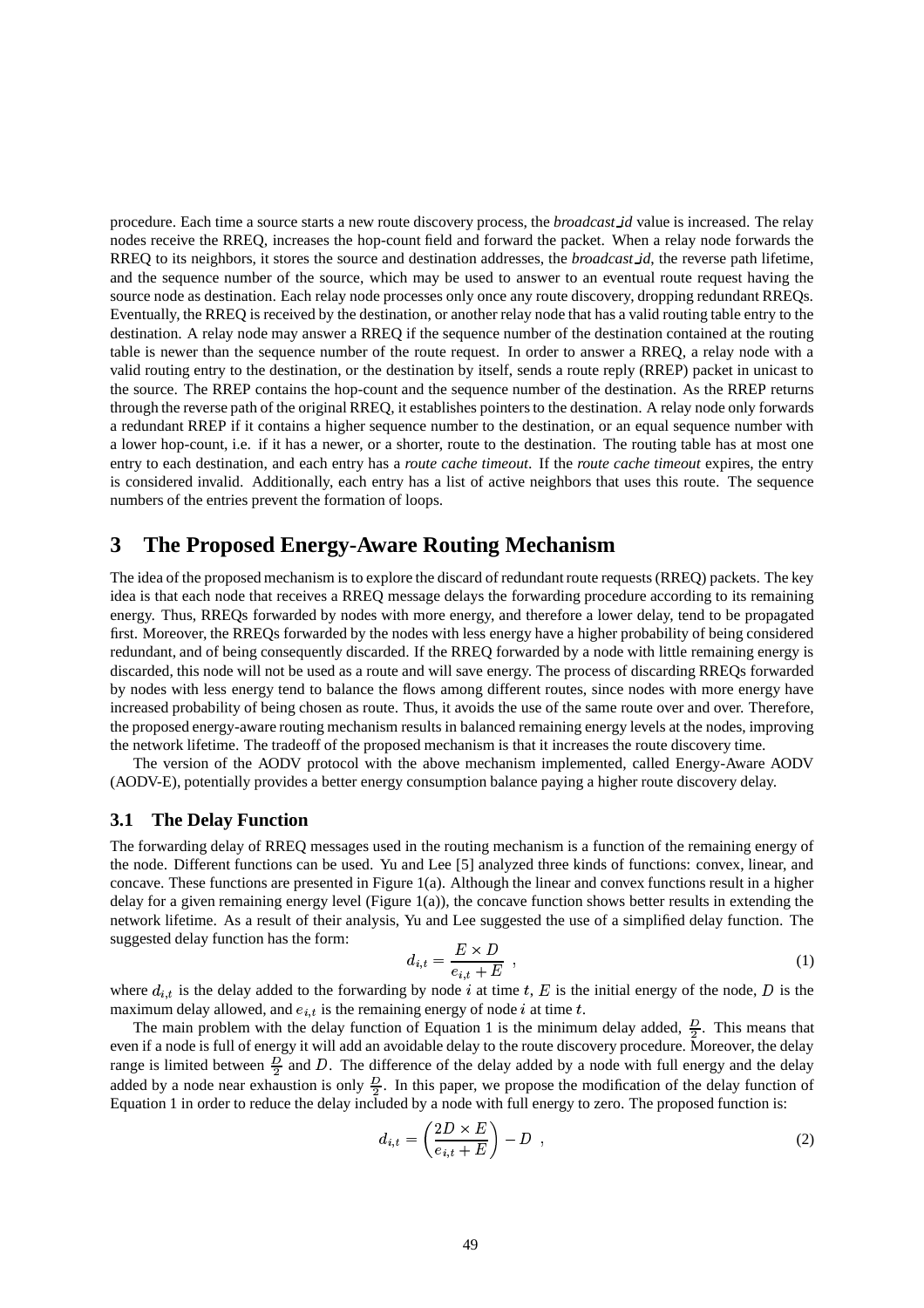

Figure 1: Delay Functions.

where  $d_{i,t}$  is the delay added to the forwarding by node i at time t, E is the initial energy of the node, D is the maximum delay allowed, and  $e_{i,t}$  is the remaining energy of node  $i$  at time  $t$ .

The proposed delay function reduces the average forwarding delay and increases the difference of the delay added by a node with full energy and the delay added by a node near exhaustion. The reduced delay for nodes with more energy increases the probability that RREQs forwarded by nodes that are near exhaustion will be discarded. Additionally, a faster route discovery procedure is expected when the nodes have full energy. Figure 1(b) illustrates the difference between the two delay functions. From Figure 1(b) we can notice that as the nodes come closer to exhaustion, the added delay to the RREQs forwarding grows faster with the proposed function, reducing more aggressively the chance of one of these nodes being used as route. Based on this analysis, the proposed delay function was adopted in the proposed mechanism.

#### **3.2 The Energy Consumption Model**

There are basically two forms of transmitting a packet at the MAC layer: broadcast or unicast. When a packet is broadcasted, all the nodes in the transmission range receive it. Unicast packets, on the other hand, are received only by the node specified at the packet header, the other nodes in the transmission range only process the headers but discard the data. If we consider that the bandwidth, ideally, should be shared among all the nodes, most of the traffic received at the interface of the node is actually addressed to other nodes.

Feeney and Nilsson performed energy consumption measurements [9] with IEEE 802.11 [14] interfaces in ad hoc mode. In the experiments they used the *DSSS Lucent IEEE 802.11 WaveLAN PC "Bronze"* and *"Silver"* cards which operate at 2 Mbps and 11 Mbps, respectively. The results show that the power consumed in idle state and in ad hoc mode is  $741 \, mW$  for the *"Silver"* card. The extra per packet energy consumption was modeled as a linear function of the packet length in bytes (excluding only MAC and PLCP headers) as follows:

$$
E_c = m \times length + b \tag{3}
$$

where the parameters  $m$  and  $b$  are constants expressed in  $\mu$ J for each one of the following cases: broadcast transmission, unicast transmission (using Request to Send/ Clear to Send handshake), broadcast receive, unicast receive (using RTS/CTS), overheard traffic from the unicast emitter, and overheard traffic from the unicast receiver. The consumption of an overhearing node is about four times lower than the consumption of the actual receiver. In Equation 3 it is clear that the energy consumption has a packet length dependent term and a fixed term. This suggests that the transmission of one large packet is more efficient than the transmission of the same information using small packets.

The proposed mechanism was analyzed using the *Network Simulator* - *ns*-2 [8]. The energy model implemented by *ns*-2 does not take into account, in the unicast packet reception, if the node is the receiver or an overhearing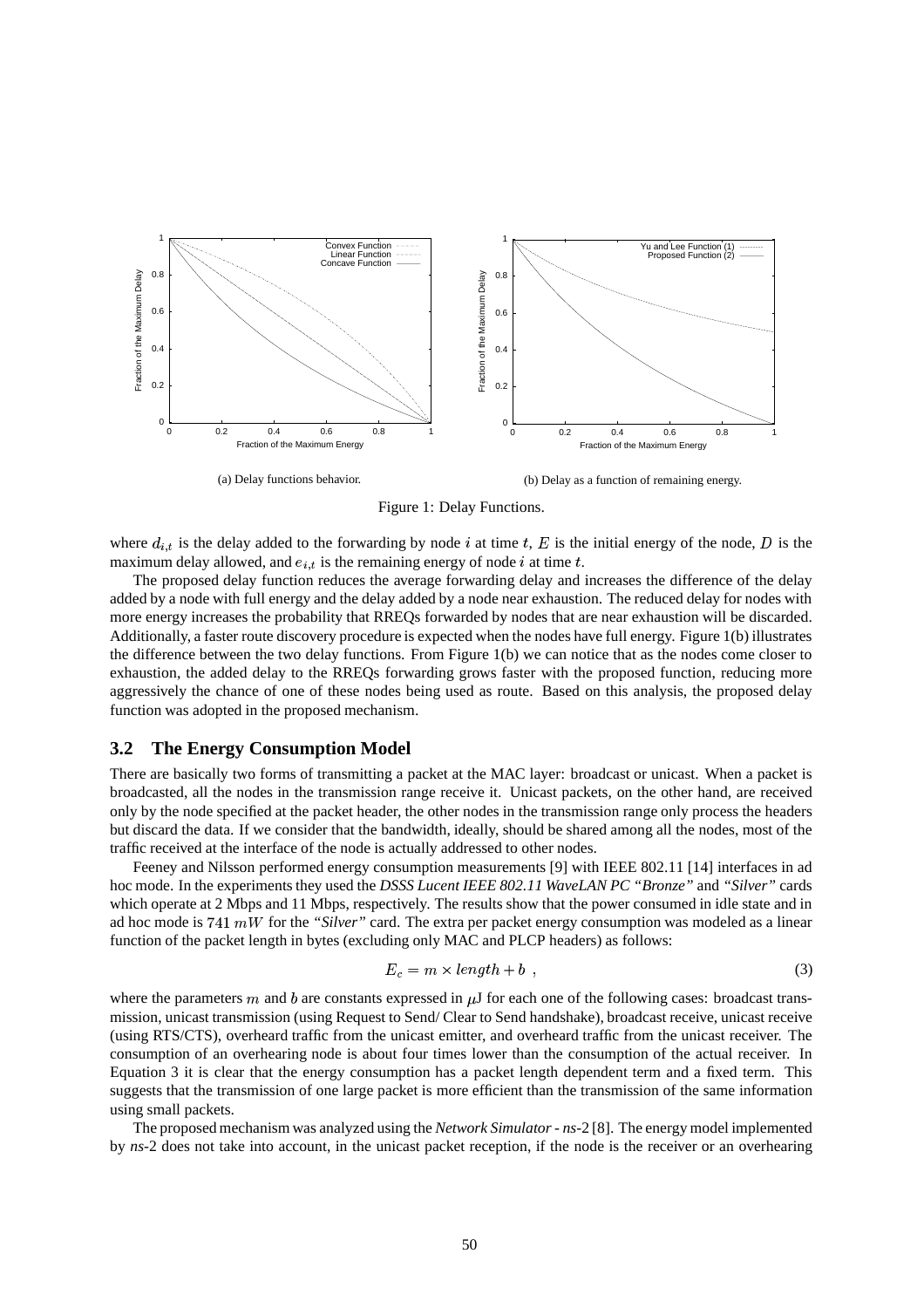node. This abstraction has a larger impact when the node density is high because there are more overhearing nodes.

To have more realistic results, we implemented a new energy model inside the *ns*-2, based on the results of Feeney and Nilsson [9] for the 11 Mbps card. The parameters used in our energy model are in Table 1. The last two rows of Table 1 refer to the consumption of an overhearing node.

| <b>Energy Consumption Event</b>              | $m(\mu J)$        | $b(\mu J)$      |
|----------------------------------------------|-------------------|-----------------|
| Point-to-point transmission                  | 0,48              | 431             |
| <b>Broadcast transmission</b>                | 2,1               | 272             |
| Point-to-point reception                     | 0,12              | 316             |
| <b>Broadcast reception</b>                   | 0,26              | 50              |
| Overheard traffic originated by the emitter  | 0,11              | 42 <sub>1</sub> |
| Overheard traffic originated by the receiver | $\mathbf{\Omega}$ | 38              |

Table 1: Values used in the implemented model.

Since the presented measurements do not take into account the energy consumed in unsuccessful attempts to acquire the channel (contention), this model is inadequate to highly loaded networks, where this event occurs frequently. Moreover, the implementation assumes that a node overhearing a packet overhears the associated RTS too, and that a node overhearing a CTS packet will overhear the ACK. Hence, the implemented model is realistic for low load and low mobility scenarios, where these hypotheses hold.

## **4 Performance Analysis of AODV-E**

In order to analyze the efficiency of the proposed mechanism, the results of the Energy-Aware AODV (AODV-E) were compared with the results of the original AODV using the same scenarios. The main goal of these simulations is to evaluate the energy consumption balance of AODV-E and the implications of this in the network lifetime. Besides that, to analyze the effects of the fixed term of the packet energy consumption, the simulations were repeated with different packets lengths (160, 350, 512, 800, and 1000 bytes) without variation of the source rates. All the simulations were performed with 60 nodes equipped with IEEE 802.11 interfaces operating at 11 Mbps and with initial energy of 5J. To simplify the model, the power consumption of the idle state was set to 0 W. The maximum delay introduced in the RREQ forwarding was 100 ms. All the nodes move with an average speed of 1 m/s, uniformly distributed between 0,9 and 1,1 m/s, in a 1200 m x 600 m area. In each simulation run, there are two simultaneous sources emitting at 64 kbps. These simulations were performed using version 2.1b9a of *ns*-2 [8].

We defined two different groups of simulations, one to evaluate the energy consumption balance among the nodes and the other to analyze the improvement in the network lifetime, defined as the time until the first node runs out of energy. All the results are presented with a 95% confidence interval to the mean value. These intervals are represented as vertical bars in the graphs.

### **4.1 Energy Balance Analysis**

To analyze the energy consumption balance, we performed 100 seconds simulations with all nodes being either source, or destination, for 6 seconds. Thus, at the end of the simulation we can divide the nodes into two groups: the sources and the destinations of connections. Therefore, if all the nodes had the same routing tasks, the nodes in each of the two groups would have the same energy. This would lead to an optimum energy balance. The simulation time was chosen in order to guarantee that no node would run out of energy during the simulation. Each node transmits, for each packet length, the same number of packets during each simulation. The used metrics were the fraction of delivered packets, which evaluates the influence of the proposed mechanism. The second metric is the average remaining energy of the nodes. This metric expresses the total amount of energy spent. Additionally, the variance of the remaining energy of the nodes measures the energy consumption balance achieved.

Figure 2(a) shows the fraction of delivered packets achieved by the two protocols. Both of them present a high delivery rate, near 100%, because the scenario has the low mobility and low load. AODV and AODV-E are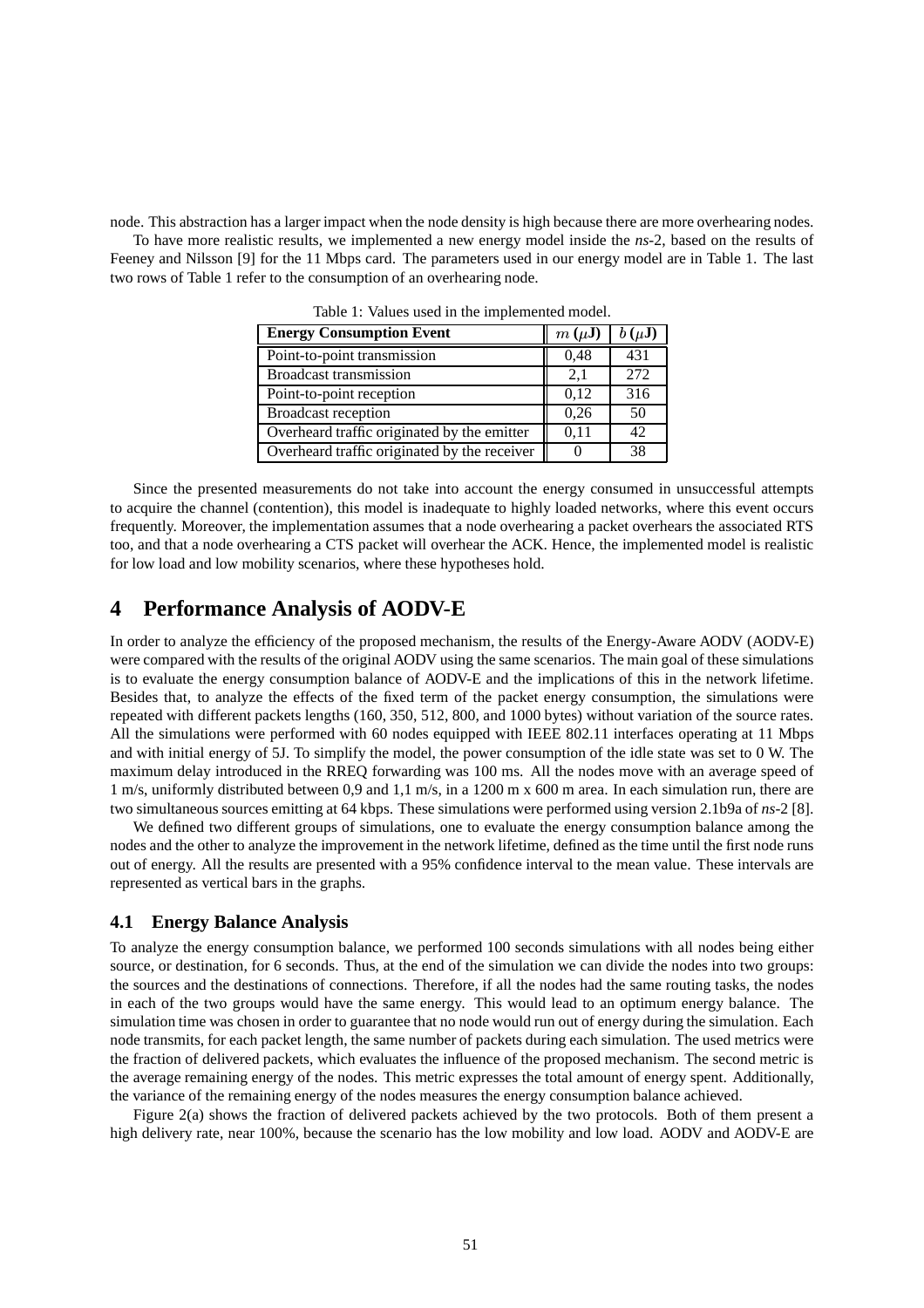

(a) Fraction of packets delivered by the protocols.

(b) Average remaining energy of the nodes.



(c) Variance of the remaining energy of the nodes.

Figure 2: Energy balance results.

equivalent for this metric. Figure 2(b) shows the average remaining energy of the nodes after the end of simulation. The results demonstrate the low energy efficiency of small packets. When using small packets, the fixed term of the energy cost is more significant. As the packet length increases, the difference of energy consumption for consecutive packet lengths gets proportionally lower. The average remaining energy of the nodes when using AODV-E is slightly higher, which indicates that, considering the total energy consumption, AODV-E is more efficient. Finally, Figure 2(c) presents the variance of the remaining energy of the nodes. AODV-E results in a variance reduction of 20% for small packets and of 12% for 1000 bytes packets. These results evidence the energy consumption balance of the proposed mechanism.

#### **4.2 Network Lifetime Analysis**

In order to analyze the network lifetime, more generic traffic patterns were used. The sources rates were fixed, but the duration of the connections was uniformly distributed between 5 and 15 seconds. These connections are independently established between two nodes picked at random. In these simulations, besides packet delivery fraction we measured the network lifetime (time until the first node runs out of energy) that gives the period during which the network is fully operational. We also measured the number of received packets, which shows the effect of the fixed term of the energy consumption, and the total amount of data received, which demonstrates how many data bits were actually delivered by each protocol during the network lifetime.

Figure 3(a) confirms the equivalent performance of the two protocols and the high delivery rate achieved. As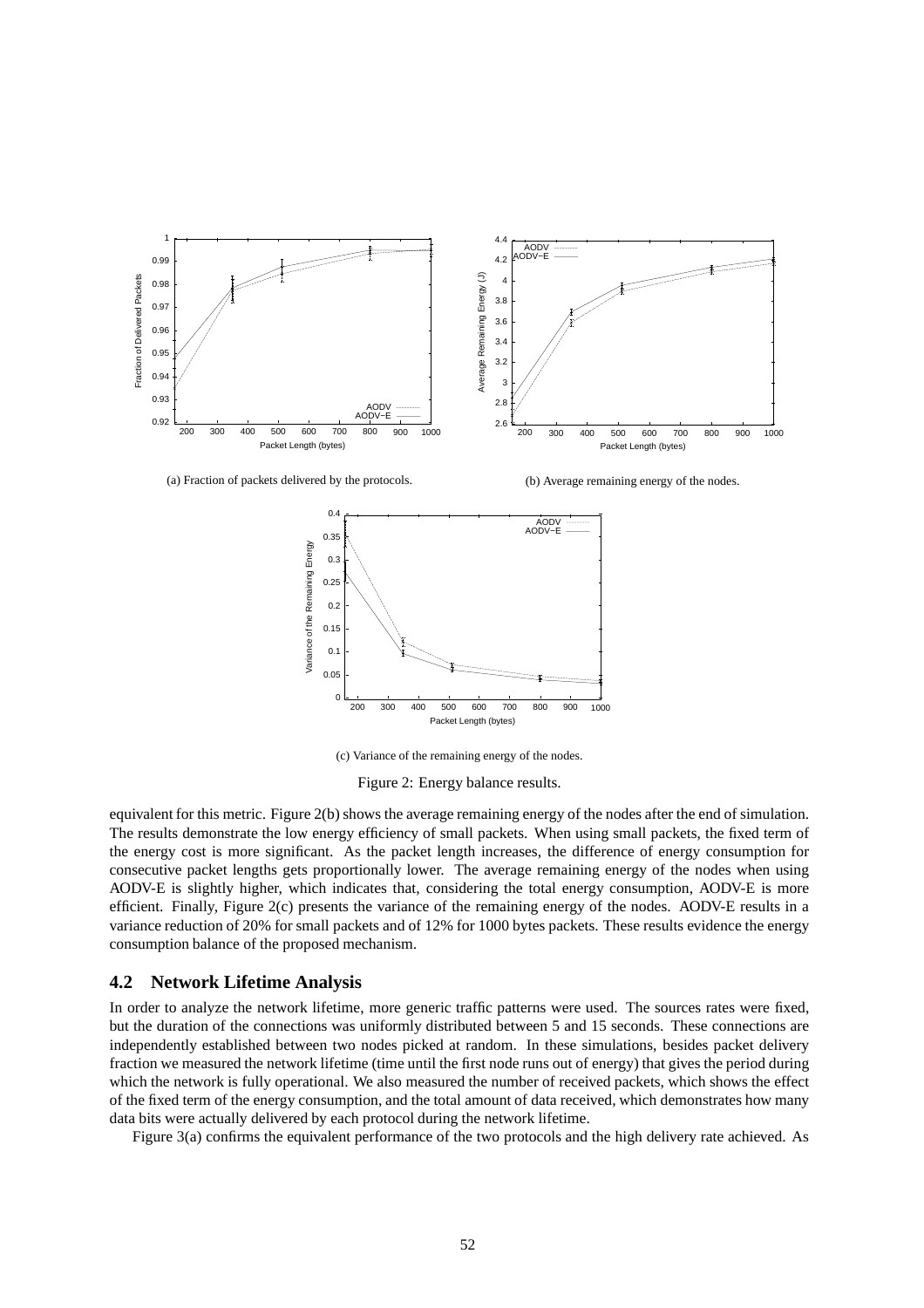

200 300 400 500 600 700 800 900 1000 Packet Length (bytes) AODV AODV−E

(b) Network lifetime with the two protocols.

(a) Fraction of delivered packets during the network lifetime.



(c) Received packets during network lifetime.

(d) Total of bits received during network lifetime.

Figure 3: Network lifetime results.

we can see in Figure 3(b), the mechanism proposed in AODV-E improves the network lifetime. This improvement is more significant for small packets, when the reduction of the variance of the remaining energy (showed in Figure 2(c)) is higher. The proposed mechanism increases the network lifetime from 19%, for 160 bytes packets, to 13%, for 1000 bytes packets. Figure 3(c) shows that the number of received packets increases proportionally to the network lifetime. Nevertheless, if we observe each curve individually, we can conclude that the number of packets received does not decrease at the same rate as the increase rate in packet length. This is explained by the high fixed cost of packet transmission. Finally, Figure 3(d) presents the total amount of data successfully received. Naturally, the curves show the same behavior of the network lifetime because, roughly, each second represents 128 kbits. This figure evidences that the use of small packets results in the transmission of much less bits. Considering the initial energy of 5 J, the absolute gain with AODV-E ranged from 3 Mbits (20%), for small packets, to 8 Mbits (13%), for large packets.

# **5 Conclusions**

This paper proposed an energy-aware routing mechanism for mobile ad hoc networks. In order to analyze the performance of this mechanism, we implemented a realistic energy model in the network simulator *ns*-2. The implemented model takes into account the way the packet is transmitted and the role of each node in the communication. The energy-aware routing mechanism was implemented and introduced into the AODV routing protocol.